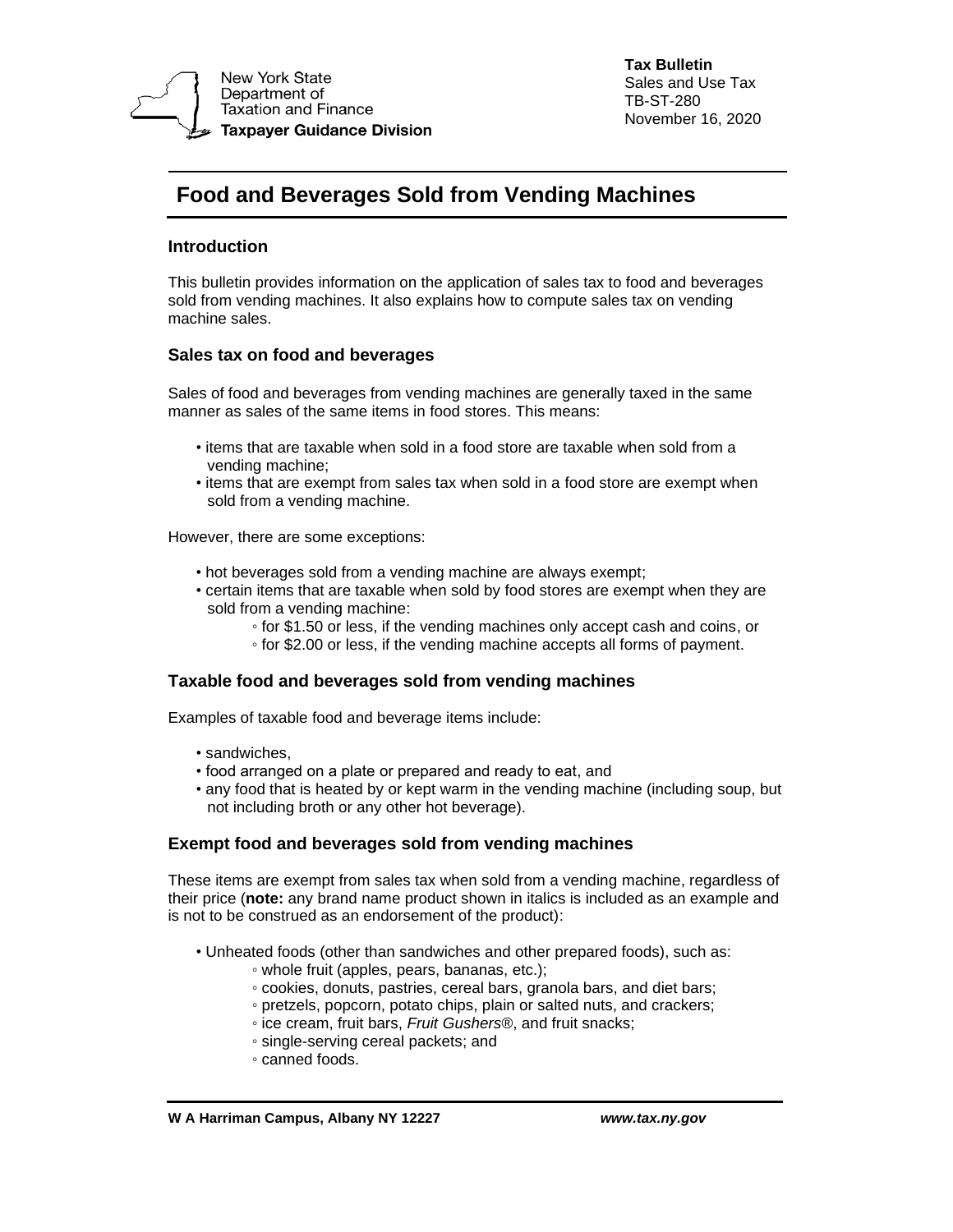- Unheated beverages, other than soft drinks, such as:
	- milk, chocolate milk, and diet shakes;
	- vegetable juices;
	- fruit drinks that contain 70% or more natural juice; and
	- iced tea and iced coffee.
- Hot beverages, including coffee, tea, cocoa, and broth.

To learn more, see Tax Bulletins *[Food and Food Products Sold by Food Stores and](http://www.tax.ny.gov/pubs_and_bulls/tg_bulletins/st/food_sold_by_food_stores.htm)  [Similar Establishments](http://www.tax.ny.gov/pubs_and_bulls/tg_bulletins/st/food_sold_by_food_stores.htm)* (TB-ST-283), *Sandwiches* [\(TB-ST-835\),](http://www.tax.ny.gov/pubs_and_bulls/tg_bulletins/st/sandwiches.htm) and *[Beverages Sold by](http://www.tax.ny.gov/pubs_and_bulls/tg_bulletins/st/beverages_sold_by_food_stores.htm)  [Food Stores, Beverage Centers, and Similar Establishments](http://www.tax.ny.gov/pubs_and_bulls/tg_bulletins/st/beverages_sold_by_food_stores.htm)* (TB-ST-65).

## **Taxable food and beverages that are exempt when sold from a vending machine for a certain price**

Although the following items are taxable when sold by a food store, they are exempt when sold for \$1.50 or less from a vending machine that accepts only cash and coins or for \$2.00 or less from a vending machine that accepts all forms of payment:

- candy and confectionery, including chocolate bars; chewing gum; honey-roasted nuts; and candy- or chocolate-coated nuts, popcorn, pretzels, etc. (see Tax Bulletin *[Candy and Confectionery](http://www.tax.ny.gov/pubs_and_bulls/tg_bulletins/st/candy_and_confectionery.htm)* (TB-ST-103) for a listing of these items); and
- soda, pop, lemonade, sports drinks, fruit drinks containing less than 70% natural juice, and other soft drinks, and
- bottled water.

These items are taxable if sold from a vending machine for more than the prices listed above. Bottle deposits are not included in the computation of the taxable amount and are not included in determining whether the item's price meets the thresholds listed above.

#### **Collecting and remitting sales tax**

If you are selling any taxable food or beverages, you must collect sales tax. You also must register for sales tax and file sales tax returns to remit the tax you collected.

To learn more, see:

- *• [How to Register for New York State Sales Tax](http://www.tax.ny.gov/pubs_and_bulls/tg_bulletins/st/how_to_register_for_nys_sales_tax.htm)* (TB-ST-360)
- *[Filing Requirements for Sales and Use Tax Returns](http://www.tax.ny.gov/pubs_and_bulls/tg_bulletins/st/filing_requirements_for_sales_and_use_tax_returns.htm)* (TB-ST-275)

#### **Computing sales tax on sales made from vending machines**

If you are selling taxable food or beverages:

- include the amount of sales tax in the selling price of the item, and
- use the sales tax rate in the local taxing jurisdiction where the machines are located.

To file your sales tax returns, you will need to separate the amount of sales you made from the sales tax you collected. To do this, divide the total amount of your taxable sales (which will include the sales tax collected) by one plus the sales tax rate in the particular jurisdiction, expressed as a decimal.

**Example:** *You operate some vending machines in Albany. Your total sales during the last sales tax period totaled \$15,984. Of these sales, \$9,624 was for taxable sales, including the tax collected. The sales tax rate in the jurisdiction where the machines are located is 8%. Expressed as a decimal, 8% is equal to .08. Add 1 to the rate, equaling 1.08. Use this number as the denominator in a fraction with \$9,624 as the numerator.*